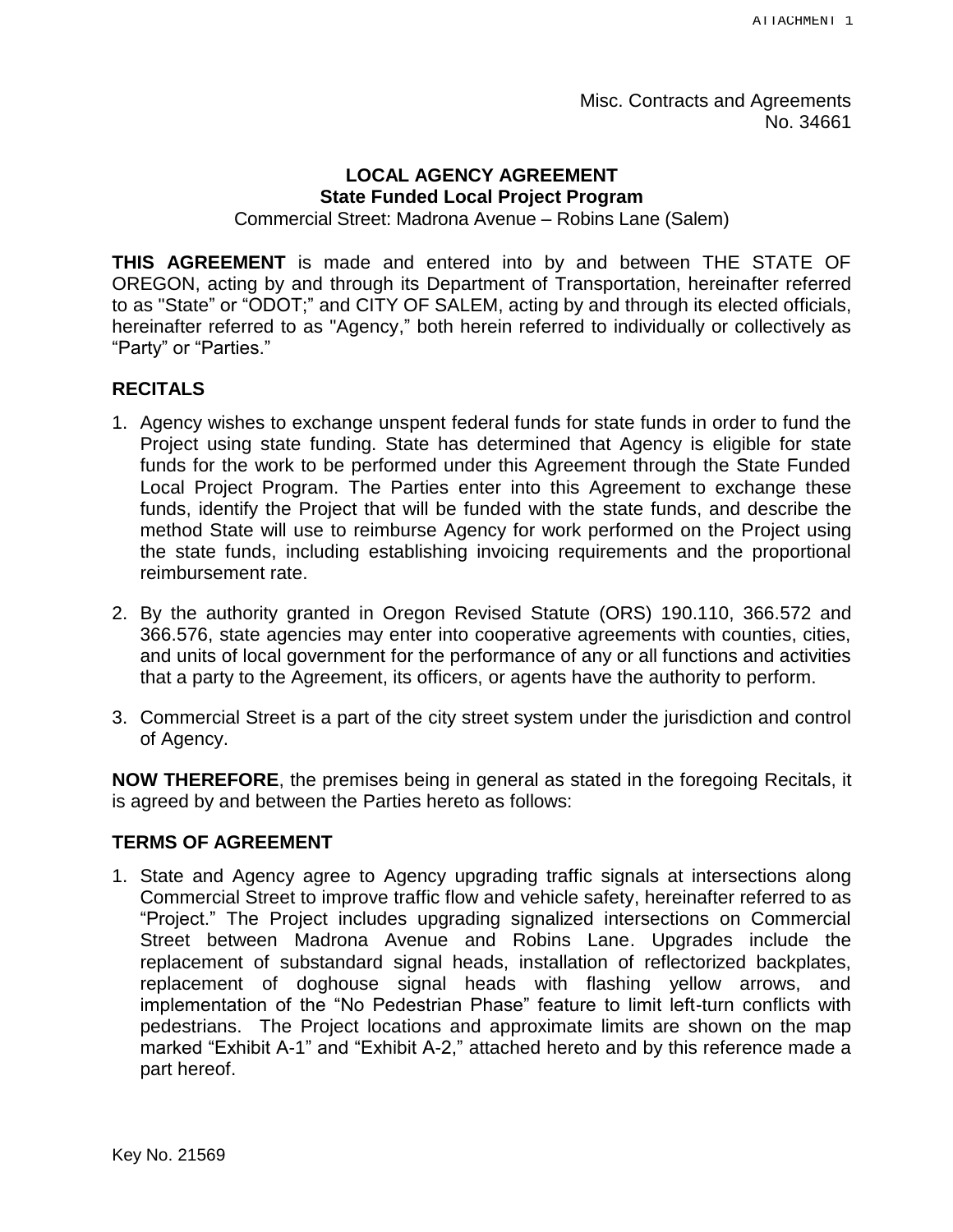- 2. The total Project cost for the work to be performed under this Agreement is estimated at \$757,900, which is subject to change. Prior to exchanging funds, the federal share of the total Project cost is \$698,935.38.
	- a. Per the 1:1 fund exchange ratio of state dollars to federal dollars, Agency will exchange \$698,935.38 of federal dollars allocated for this Project for \$698,935.38 of state dollars.
	- b. State funds under this Agreement are limited to \$698,935.38.
- 3. Upon receipt and approval of Agency's invoice(s), State shall proportionately reimburse Agency 92.22 percent of eligible, actual costs incurred in carrying out the Project, up to the maximum amount of state funds committed for the Project.
- 4. Agency is solely responsible for any and all costs incurred in excess of the state funds identified in this Agreement. Any unspent state funds will be retained by State and will not be available for Agency use. State funds transferred to Agency must be used for the Project.
- 5. To be eligible for reimbursement, expenditures must comply with the requirements of Article IX, Section 3a of the Oregon Constitution. Eligible costs are defined as reasonable and necessary costs incurred by the Agency in performance of the Project.
- 6. The term of this Agreement will begin upon the date all required signatures are obtained and will terminate upon completion of the Project and final payment or ten (10) calendar years following the date of final execution, whichever is sooner.

# **AGENCY OBLIGATIONS**

1. Agency shall perform the work described in Terms of Agreement, parargraph 1 of this Agreement.

# 2. **Americans with Disabilities Act Compliance**:

a. Agency shall ensure that the Project, including all sidewalks, curb ramps, and pedestrian-activated signals, is designed, constructed and maintained to comply with Section 504 of the Rehabilitation Act of 1973 and the Americans with Disabilities Act of 1990 as amended (together, "ADA").

Agency may follow its own processes or may use ODOT's processes for design, construction, or alteration of Project sidewalks, curb ramps, and pedestrianactivated signals, if any, including using the ODOT Highway Design Manual, ODOT Design Exception process, ODOT Standard Drawings, ODOT Construction Specifications, providing a temporary pedestrian accessible route plan and current Curb Ramp Inspection form, available at: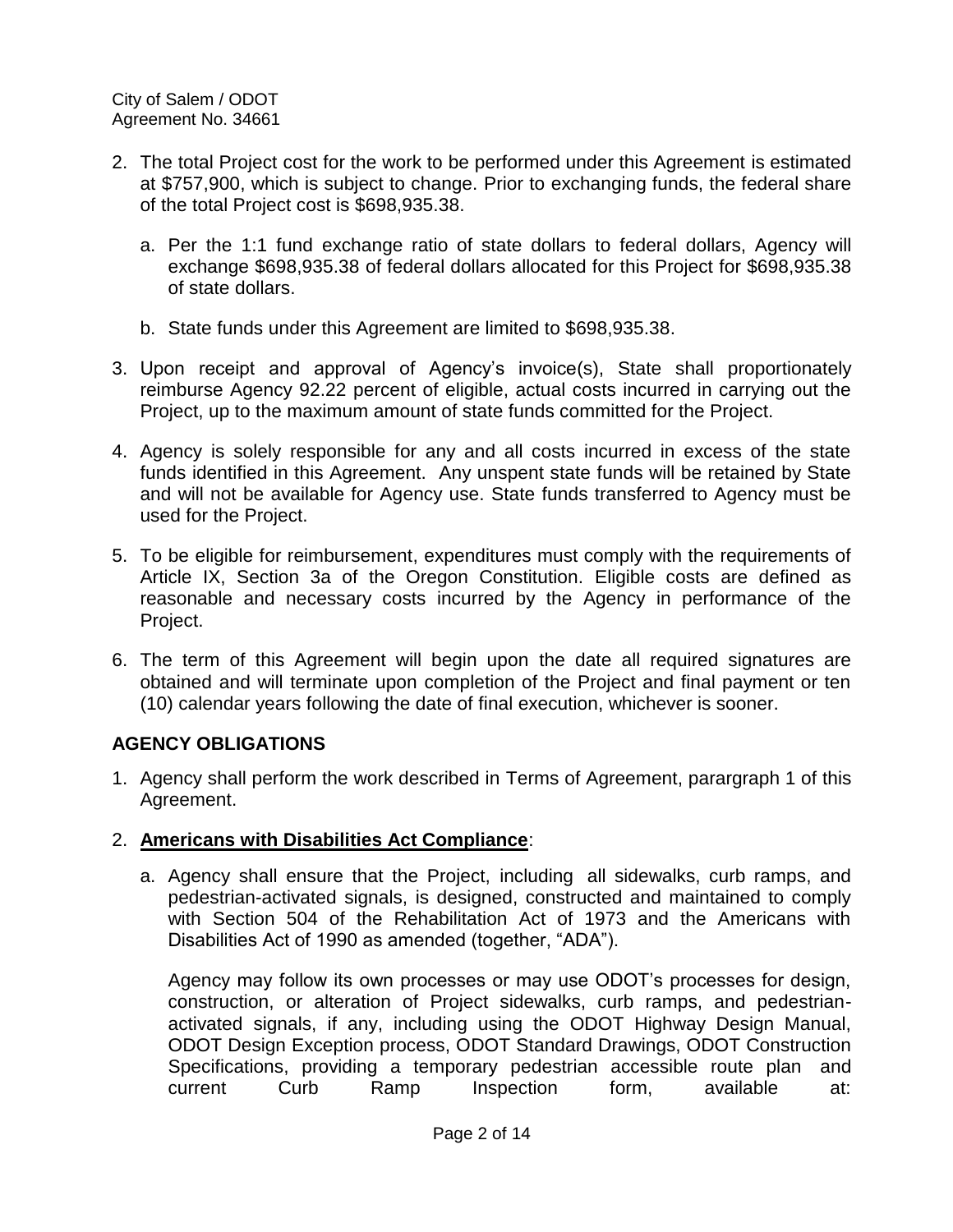https://www.oregon.gov/ODOT/Engineering/Pages/Accessibility.aspx**;**

Additional ODOT resources are available at the above-identified link. ODOT has made its forms, processes, and resources available for Agency's use and convenience.

- b. Agency assumes sole responsibility for ensuring that the Project complies with the ADA, including when Agency uses ODOT forms and processes. Agency acknowledges and agrees that ODOT is under no obligation to review or approve Project plans or inspect the completed Project to confirm ADA compliance.
- c. Agency shall ensure that temporary pedestrian routes are provided through or around any Project work zone. Any such temporary pedestrian route shall include directional and informational signs and include accessibility features equal to or better than the features present in the existing pedestrian route. Agency shall also ensure that advance notice of any temporary pedestrian route is provided in accessible format to the public, people with disabilities, and disability organizations prior to the start of construction.
- d. Agency shall ensure that any portions of the Project, as depicted in the final asconstructed drawings, under Agency's maintenance jurisdiction are maintained in compliance with the ADA throughout the useful life of the Project. This includes, but is not limited to, Agency ensuring that:
	- i. Pedestrian access is maintained as required by the ADA,
	- ii. Any complaints received by Agency identifying sidewalk, curb ramp, or pedestrian-activated signal safety or access issues are promptly evaluated and addressed,
	- iii. Any complaints received by Agency identifying sidewalk safety or access issues shall be addressed pursuant to local ordinances and other applicable regulations,
	- iv. Agency, or abutting property owner, pursuant to local code provisions, performs any repair or removal of obstructions needed to maintain the facility in compliance with the ADA requirements that were in effect at the time the facility was constructed or altered,
	- v. Any future alteration work on Project or Project features during the useful life of the Project complies with the ADA requirements in effect at the time the future alteration work is performed, and
	- vi. Applicable permitting and regulatory actions are consistent with ADA requirements.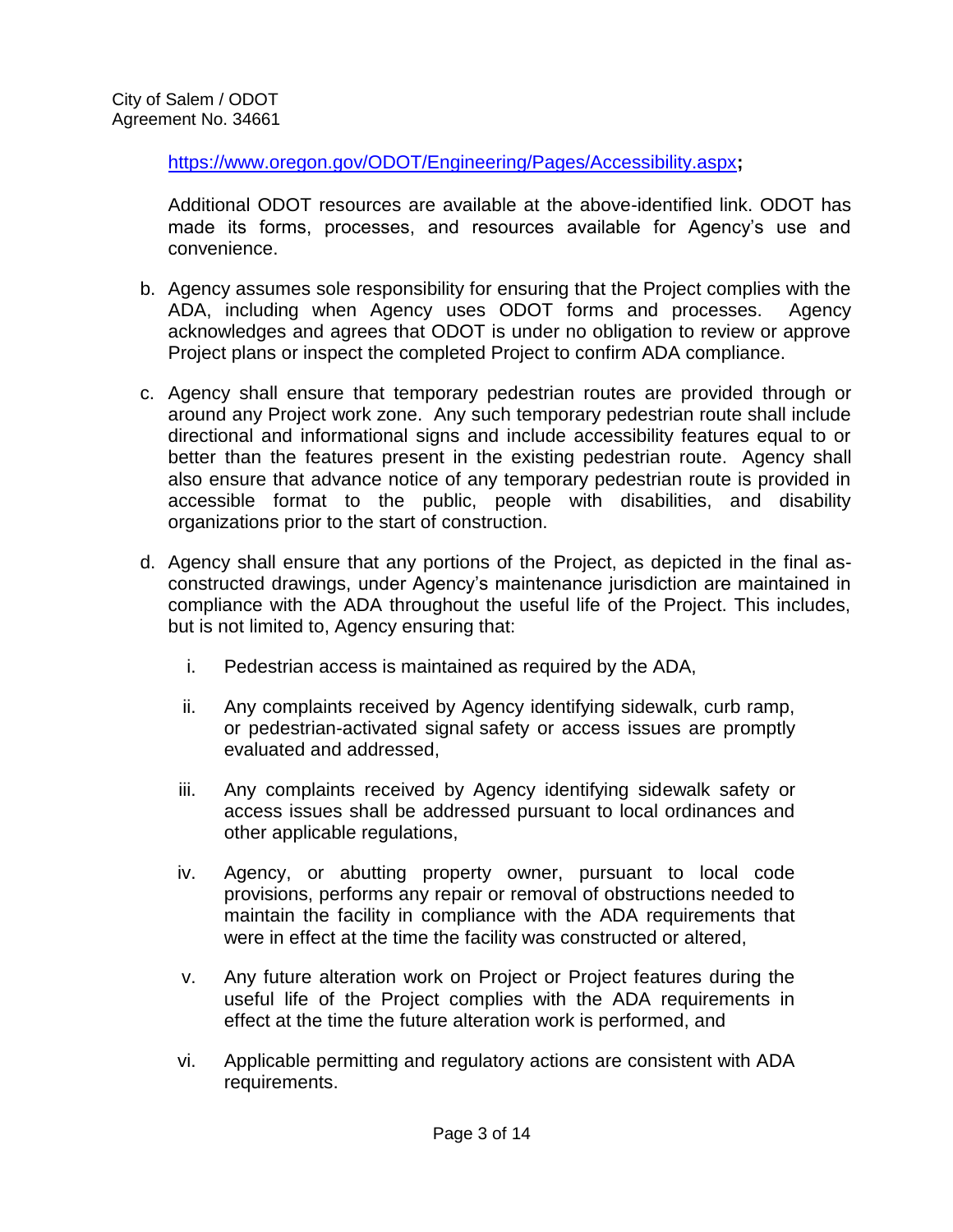- e. Maintenance obligations in this section shall survive termination of this Agreement through the useful life of the Project.
- 3. Except as otherwise provided in Agency Obligations Paragraph 2 above, Agency agrees that the Project shall be developed in conformance with the applicable American Association of State Highway and Transportation Officials (AASHTO) standards, including the current edition of A Policy on Geometric Design of Highways and Streets.
- 4. Agency shall submit all of the following items to State's Project Manager, at Project completion and prior to final payment:
	- a. Final Project Completion Inspection Form 734-5063 (completed with State's Project Manager);
	- b. Final Cost; and
	- c. As-Constructed Drawings
- 5. Agency must obtain approval from the Region 2 Traffic Manager for changes to the Project's scope, schedule, or budget by submitting a request through State's project liaison or manager by written notification, e-mail is acceptable. Agency shall be fully responsible for cost increases due to changes to the established Project scope, schedule, or budget made prior to approval. The Parties shall execute an amendment to this Agreement to memorialize any approved changes referenced in this paragraph.
- 6. Agency shall present invoices for the eligible, actual costs incurred by Agency on behalf of the Project directly to State's Project Manager listed in this Agreement for review and approval. Such invoices shall be in a form identifying the Project, Key number, the Agreement number, the Project phase and amount charged to each (such as preliminary engineering, right of way, and construction), the invoice number, and will itemize all expenses for which reimbursement is claimed. Invoices shall be presented for periods greater than one month, based on actual expenses incurred, and must clearly specify the percentage of completion of the Project. Agency shall also include with the invoice a Project progress report or summary that describes work accomplished for the period being invoiced and work expected for the next invoicing period. Travel expenses will not be reimbursed.
- 7. Agency, or its consultant, shall conduct the necessary preliminary engineering and design work required to produce final plans, specifications and cost estimates in accordance with current state and federal laws and regulations; obtain all required permits; be responsible for all utility relocations; advertise for bid proposals; award all contracts; perform all construction engineering; and make all contractor payments required to complete the Project.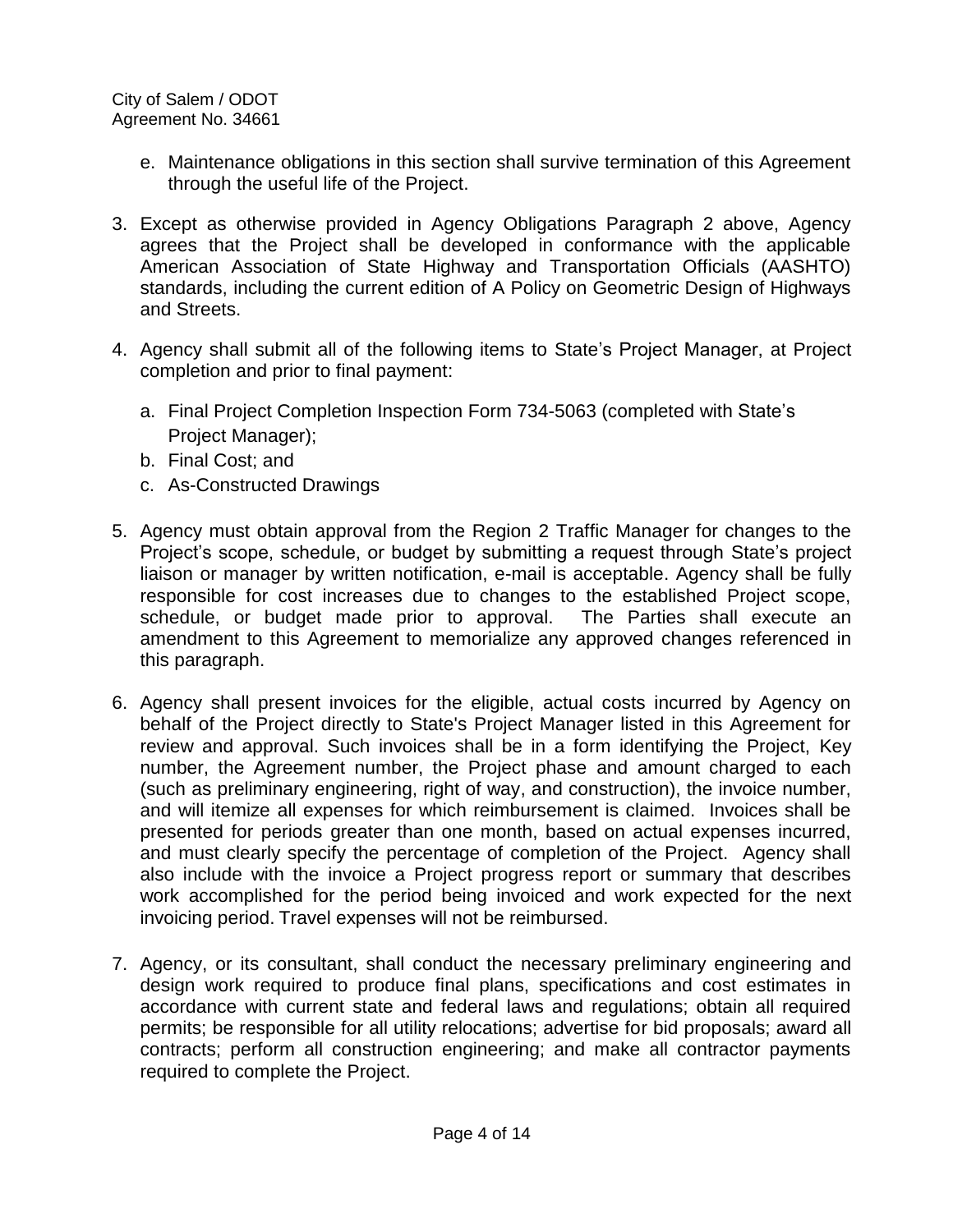- 8. Agency or its consultant shall acquire all necessary right of way in accordance with the Uniform Relocation Assistance and Real Property Acquisition Policies Act of 1970, as amended, ORS Chapter 35 and the State Right of Way Manual.
- 9. Agency shall comply with all federal, state, and local laws, regulations, executive orders and ordinances applicable to the work under this Agreement, including, without limitation, the provisions of ORS [279C.505,](http://www.leg.state.or.us/ors/279c.html) [279C.515,](http://www.leg.state.or.us/ors/279c.html) [279C.520,](http://www.leg.state.or.us/ors/279c.html) [279C.530](http://www.leg.state.or.us/ors/279c.html) and [279B.270](http://landru.leg.state.or.us/ors/279b.html) incorporated herein by reference and made a part hereof. Without limiting the generality of the foregoing, Agency expressly agrees to comply with (i) [Title VI of](http://www.usdoj.gov/crt/cor/coord/titlevistat.htm)  [Civil Rights Act of 1964;](http://www.usdoj.gov/crt/cor/coord/titlevistat.htm) (ii) [Title V and Section 504 of the Rehabilitation Act of 1973;](http://academic.wsc.edu/frc/disable.html) (iii) the [Americans with Disabilities Act of 1990](http://www.dol.gov/esa/regs/statutes/ofccp/ada.htm) and ORS [659A.142;](http://landru.leg.state.or.us/ors/659a.html) (iv) all regulations and administrative rules established pursuant to the foregoing laws; and (v) all other applicable requirements of federal and state civil rights and rehabilitation statutes, rules and regulations.
- 10.Agency shall perform the services under this Agreement as an independent contractor and shall be exclusively responsible for all costs and expenses related to its employment of individuals to perform the work under this Agreement including, but not limited to, retirement contributions, workers compensation, unemployment taxes, and state and federal income tax withholdings.
- 11.All employers, including Agency, that employ subject workers who work under this Agreement in the State of Oregon shall comply with ORS 656.017 and provide the required Workers' Compensation coverage unless such employers are exempt under ORS 656.126. Employers Liability insurance with coverage limits of not less than \$500,000 must be included. Agency shall ensure that each of its subcontractors complies with these requirements.
- 12.Agency shall, at its own expense, maintain, operate, and provide power as needed upon Project completion at a minimum level that is consistent with normal depreciation and/or service demand and throughout the useful life of the Project. State and Agency agree that the useful life of this Project is defined as twenty (20) years. Maintenance and power responsibilities shall survive any termination of the Project Agreement.
- 13.Utility relocation or reconstruction may or may not be an eligible Project expense according to the following standard:
	- a. The expense is an eligible expense if the owner of the utility facility possesses a property right for its location on the public right of way.
	- b. The expense is not an eligible expense if the owner of the utility facility does not possess a property right for its location, but the facility exists on the public right of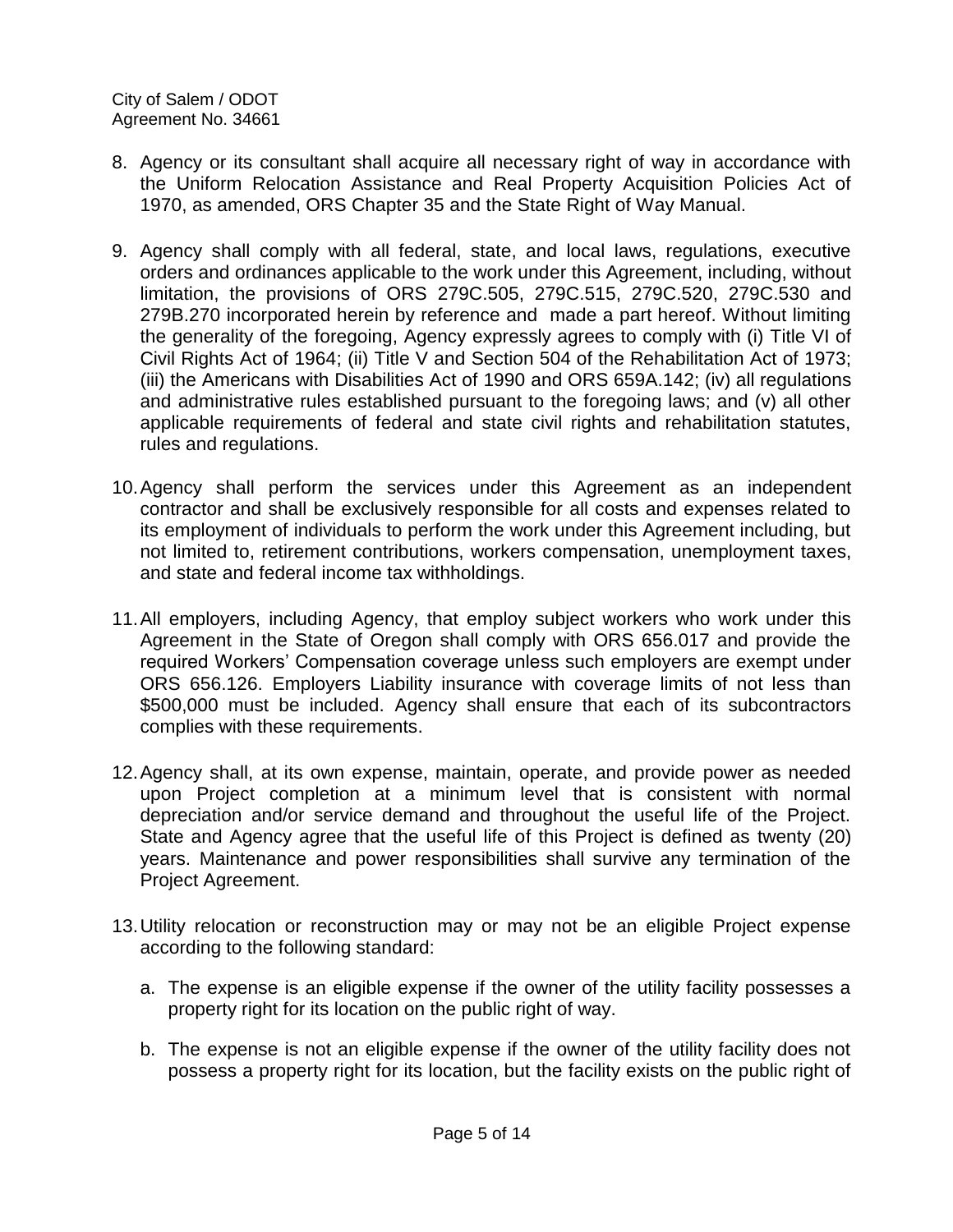way solely under the permission of the Agency or other road authority, whether that permission is expressed or implied, and whether written or oral.

- 14.Agency certifies, at the time this Agreement is executed, that sufficient funds are available and authorized for expenditure to finance costs of this Agreement within Agency's current appropriation or limitation of the current budget. Agency further agrees that they will only submit invoices to State for reimbursement on work that has been performed and paid for by Agency as described in this Agreement.
- 15.Agency shall require its contractor(s) and subcontractor(s) that are not units of local government as defined in ORS 190.003, if any, to indemnify, defend, save and hold harmless the State of Oregon, Oregon Transportation Commission and its members, Oregon Department of Transportation and its officers, employees and agents from and against any and all claims, actions, liabilities, damages, losses, or expenses, including attorneys' fees, arising from a tort, as now or hereafter defined in ORS 30.260 (Claims), to the extent such Claims are caused, or alleged to be caused by the negligent or willful acts or omissions of Agency's contractor or any of the officers, agents, employees or subcontractors of the contractor. It is the specific intention of the Parties that State shall, in all instances, except to the extent Claims arise from the negligent or willful acts or omissions of the State, be indemnified from and against all Claims caused or alleged to be caused by the contractor or subcontractor.
- 16.Any such indemnification shall also provide that neither Agency's contractor and subcontractor nor any attorney engaged by Agency's contractor and subcontractor shall defend any claim in the name of the State of Oregon or any agency of the State of Oregon, nor purport to act as legal representative of the State of Oregon or any of its agencies, without the prior written consent of the Oregon Attorney General. The State of Oregon may, at anytime at its election assume its own defense and settlement in the event that it determines that Agency's contractor is prohibited from defending the State of Oregon, or that Agency's contractor is not adequately defending the State of Oregon's interests, or that an important governmental principle is at issue or that it is in the best interests of the State of Oregon to do so. The State of Oregon reserves all rights to pursue claims it may have against Agency's contractor if the State of Oregon elects to assume its own defense.
- 17.If Agency enters into a construction contract for performance of work for the Project, then Agency will include provisions in that contract requiring its contractor to comply with the following:
	- a. Contractor and Agency shall name State as a third party beneficiary of the resulting contract.
	- b. Contractor shall indemnify, defend and hold harmless State from and against all claims, suits, actions, losses, damages, liabilities, costs and expenses of any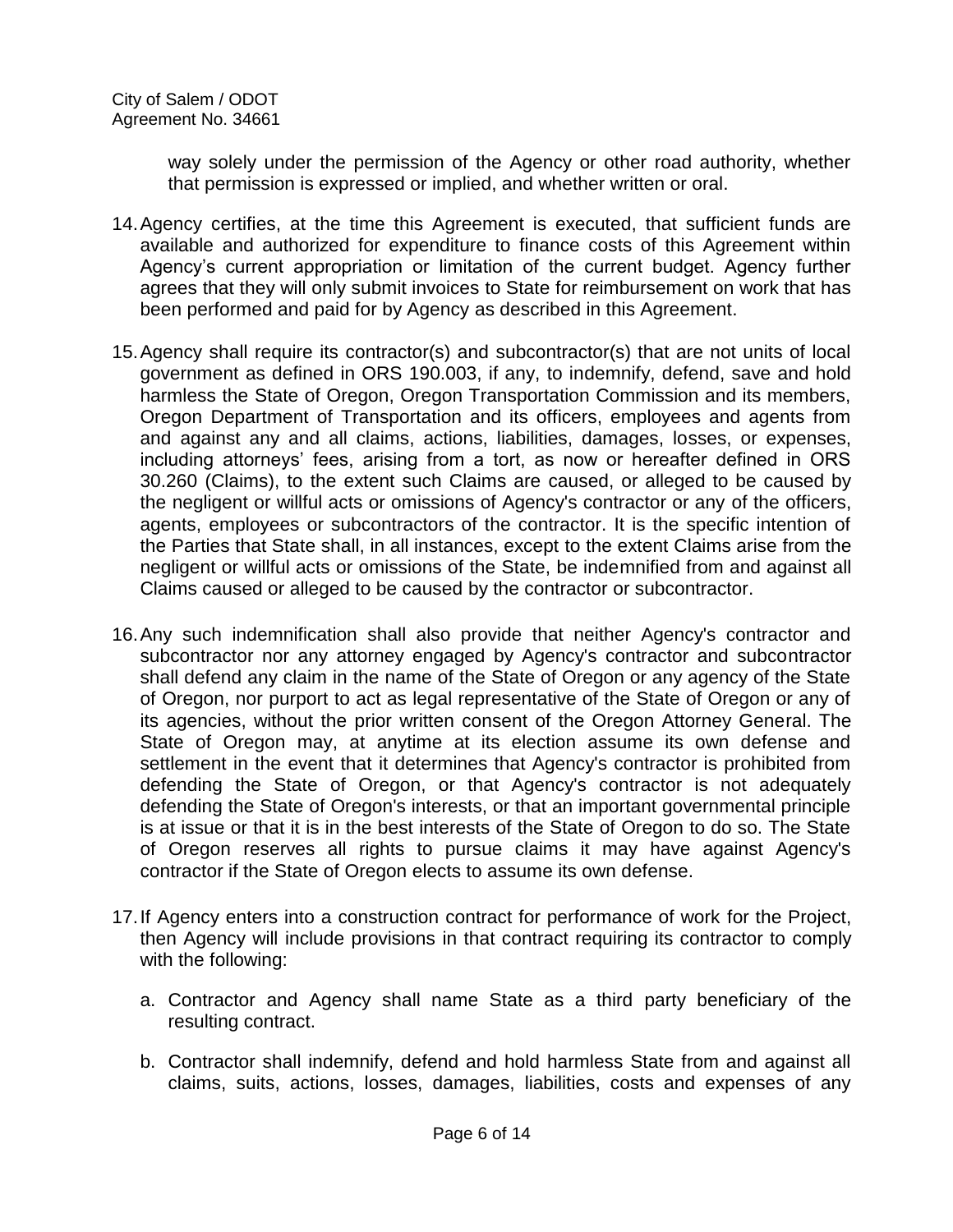nature whatsoever resulting from, arising out of, or relating to the activities of Contractor or its officers, employees, sub-contractors, or agents under the resulting contract.

- c. Commercial General Liability. Contractor shall obtain, at Contractor's expense, and keep in effect during the term of the resulting contract, Commercial General Liability Insurance covering bodily injury and property damage in a form and with coverages that are satisfactory to State. This insurance shall include personal and advertising injury liability, products and completed operations. Coverage may be written in combination with Automobile Liability Insurance (with separate limits). Coverage shall be written on an occurrence basis. If written in conjunction with Automobile Liability the combined single limit per occurrence shall not be less than  $\boxtimes$  \$1,000,000  $\Box$  \$2,000,000  $\Box$  \$5,000,000 for each job site or location. Each annual aggregate limit shall not be less than  $\Box$  \$1,000,000  $\boxtimes$  \$2,000,000  $\Box$  \$4,000,000  $\Box$  10,000,000.
- d. Automobile Liability. Contractor shall obtain, at Contractor's expense, and keep in effect during the term of the resulting contract, Commercial Business Automobile Liability Insurance covering all owned, non-owned, or hired vehicles. This coverage may be written in combination with the Commercial General Liability Insurance (with separate limits). Combined single limit per occurrence shall not be less than \$1,000,000.
- e. Additional Insured Endorsement. The liability insurance coverage, except Professional Liability, Errors and Omissions, or Workers' Compensation, if included, required for performance of the resulting contract will include State and its divisions, officers and employees as Additional Insured but only with respect to the Contractor's activities to be performed under the resulting contract. Coverage shall be primary and non-contributory with any other insurance and self-insurance.
- f. Notice of Cancellation or Change. There shall be no cancellation, material change, potential exhaustion of aggregate limits or non-renewal of insurance coverage(s) without thirty (30) days written notice from the Contractor or its insurer(s) to State. Any failure to comply with the reporting provisions of this clause shall constitute a material breach of the resulting contract and shall be grounds for immediate termination of the resulting contract and this Agreement.
- 18.Agency acknowledges and agrees that State, the Oregon Secretary of State's Office, and their duly authorized representatives shall have access to the books, documents, papers, and records of Agency which are directly pertinent to the specific Agreement for the purpose of making audit, examination, excerpts, and transcripts during the course of the Project and for a period of six (6) years after final payment. Copies of applicable records shall be made available upon request. Payment for costs of copies is reimbursable by State.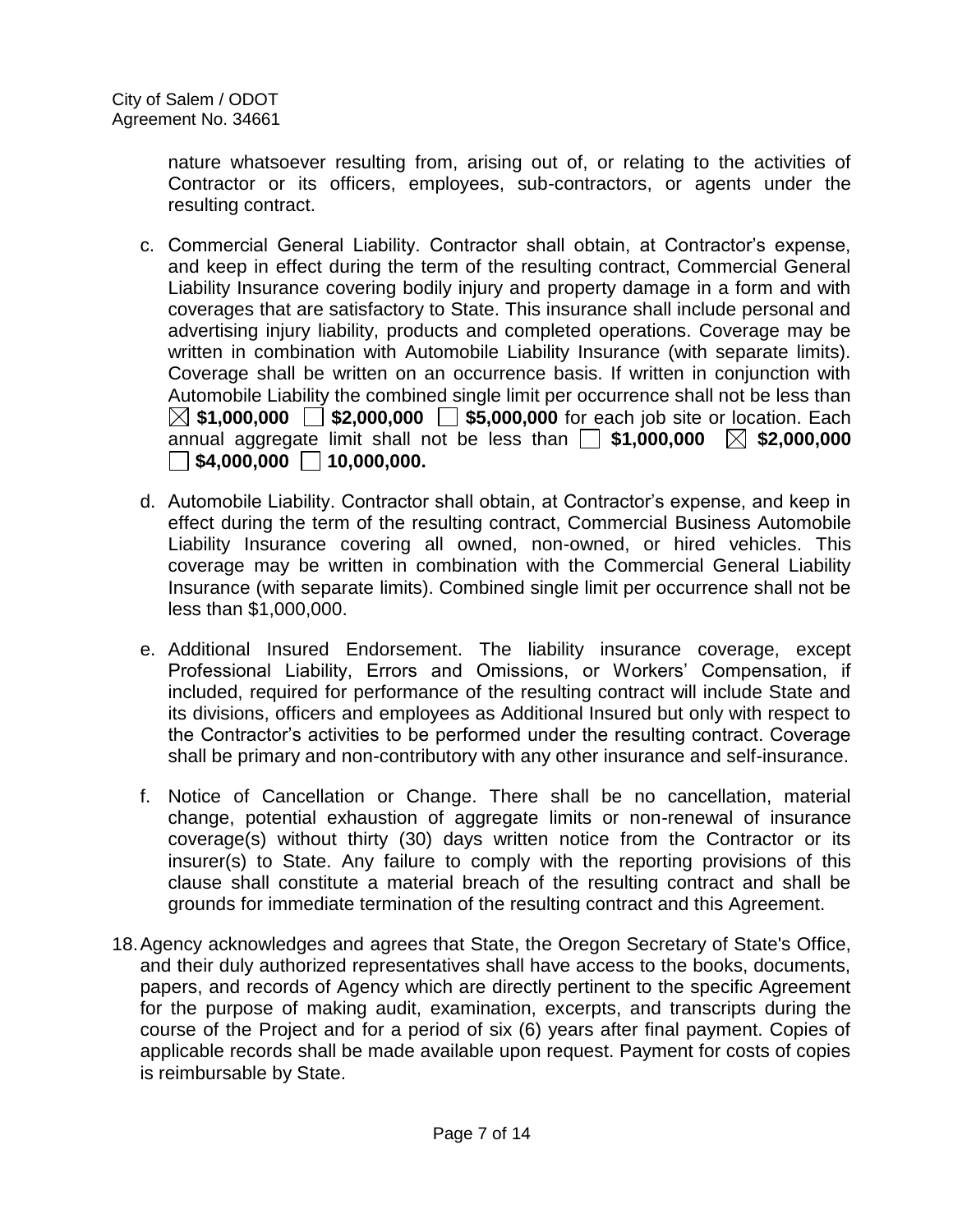- 19.Agency certifies and represents that the individual(s) signing this Agreement has been authorized to enter into and execute this Agreement on behalf of Agency, under the direction or approval of its governing body, commission, board, officers, members or representatives, and to legally bind Agency.
- 20.Agency's Project Manager for this Agreement is Anne Pagano, Engineering Program Manager, City of Salem Public Works, 555 Liberty Street SE, Room 325, Salem, Oregon 97302-3513; phone: (503) 588-6211; email: [apagano@cityofsalem.net,](mailto:ribarnes@cityofsalem.net) or assigned designee upon individual's absence. Agency shall notify the other Party in writing of any contact information changes during the term of this Agreement.

# **STATE OBLIGATIONS**

- 1. In consideration for the services performed under this Agreement, State shall reimburse Agency 92.22 percent of eligible costs incurred in carrying out the Project up to the maximum amount of state funds committed for the Project in Terms of Agreement, paragraph 2 of this Agreement. Reimbursements shall be made by State within forty-five (45) days of State's approval of a request for reimbursement from Agency, except that final payment will be withheld until the State's Project Manager has completed final project inspection and project acceptance.
- 2. State shall provide the following items to Agency's Project Manager no later than 30 days after execution of this Agreement:
	- a. Scoping Notes; and
	- b. Any other project specific information gathered during the scoping and selection process
- 3. State's Project Manager will arrange for a final project inspection upon notification from Agency of Project completion, to confirm project completeness and fulfillment of Agreement obligations, prior to final payment.
- 4. If Project includes traffic signal improvements on or along a State Highway, traffic signal timing shall be the responsibility of State, unless there is an agreement that specifically allows Agency to perform that function. Consistent with Agency Obligations paragraph 2 State shall:
	- a. Ensure its Region Electrical Crew, at Project expense, perform the signal equipment environmental testing and perform the signal field testing and turn on,
	- b. Retain the right of review of the traffic signal timing for signals on state highways, or those which State maintains, and shall reserve the right to request adjustments when needed,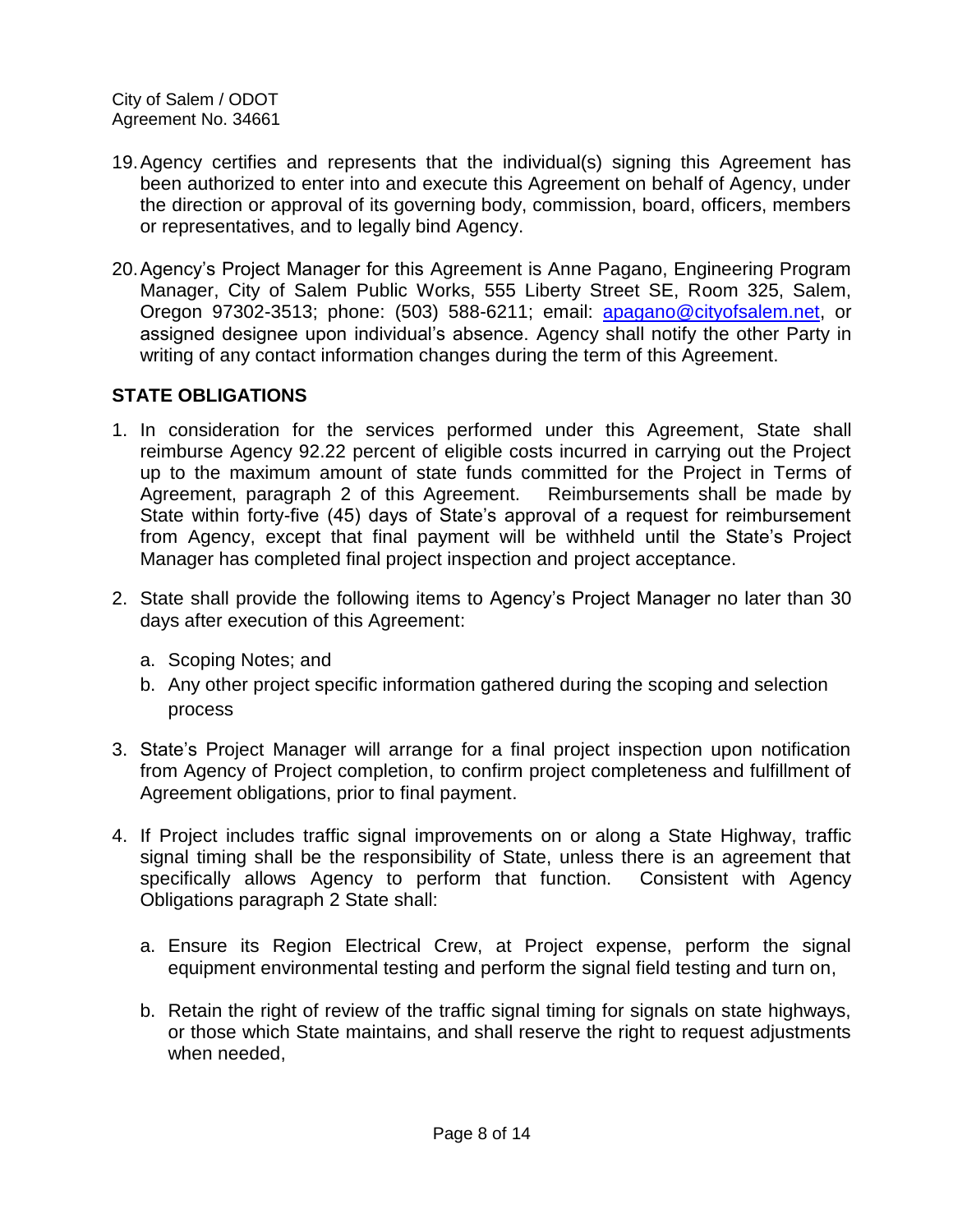- c. Notify the local jurisdiction whenever timing changes that affect the operation of local street connections to the state highway are scheduled. All modifications shall follow guidelines set forth in the current Manual on Uniform Traffic Control Devices, and the current ODOT State Traffic Signal Policy and Guidelines,
- d. Upon completion of the Project, maintain the pavement surrounding the vehicle detector loops installed in the State highway in such a manner as to provide adequate protection for said detector loops and at State's expense,
- e. Maintain the pavement markings and signing installed on the State highway in accordance with current ODOT standards, and
- f. Where Agency has an agreement with State to modify signal timing and the Agency modifies timing to add railroad or emergency vehicle preemption, bus priority, or other changes that affect vehicle or pedestrian clearances, or operation of the state highway, Agency shall promptly report such modifications to State's Region Traffic Engineer. Any such timing modification shall comply with the ADA and Agency Obligations paragraph 2,
- 5. State's Project Manager for this Agreement is Kumar Rethnasamy, Transportation Project Manager, ODOT Region 2, 455 Airport Road SE, Building B, Room 106, Salem, Oregon 97301; phone: (503) 986-2692; email: [kumar.rethnasamy@odot.state.or.us,](mailto:kumar.rethnasamy@odot.state.or.us) or assigned designee upon individual's absence. State shall notify the other Party in writing of any contact information changes during the term of this Agreement.

# **GENERAL PROVISIONS**

- 1. This Agreement may be terminated by mutual consent of both Parties.
- 2. State may terminate this Agreement effective upon delivery of written notice to Agency, or at such later date as may be established by State, under any of the following conditions:
	- a. If Agency fails to provide services called for by this Agreement within the time specified herein or any extension thereof.
	- b. If Agency fails to perform any of the other provisions of this Agreement or so fails to pursue the work as to endanger performance of this Agreement in accordance with its terms, and after receipt of written notice from State fails to correct such failures within ten (10) days or such longer period as State may authorize.
	- c. If Agency fails to provide payment of its share of the cost of the Project.
	- d. If State fails to receive funding, appropriations, limitations or other expenditure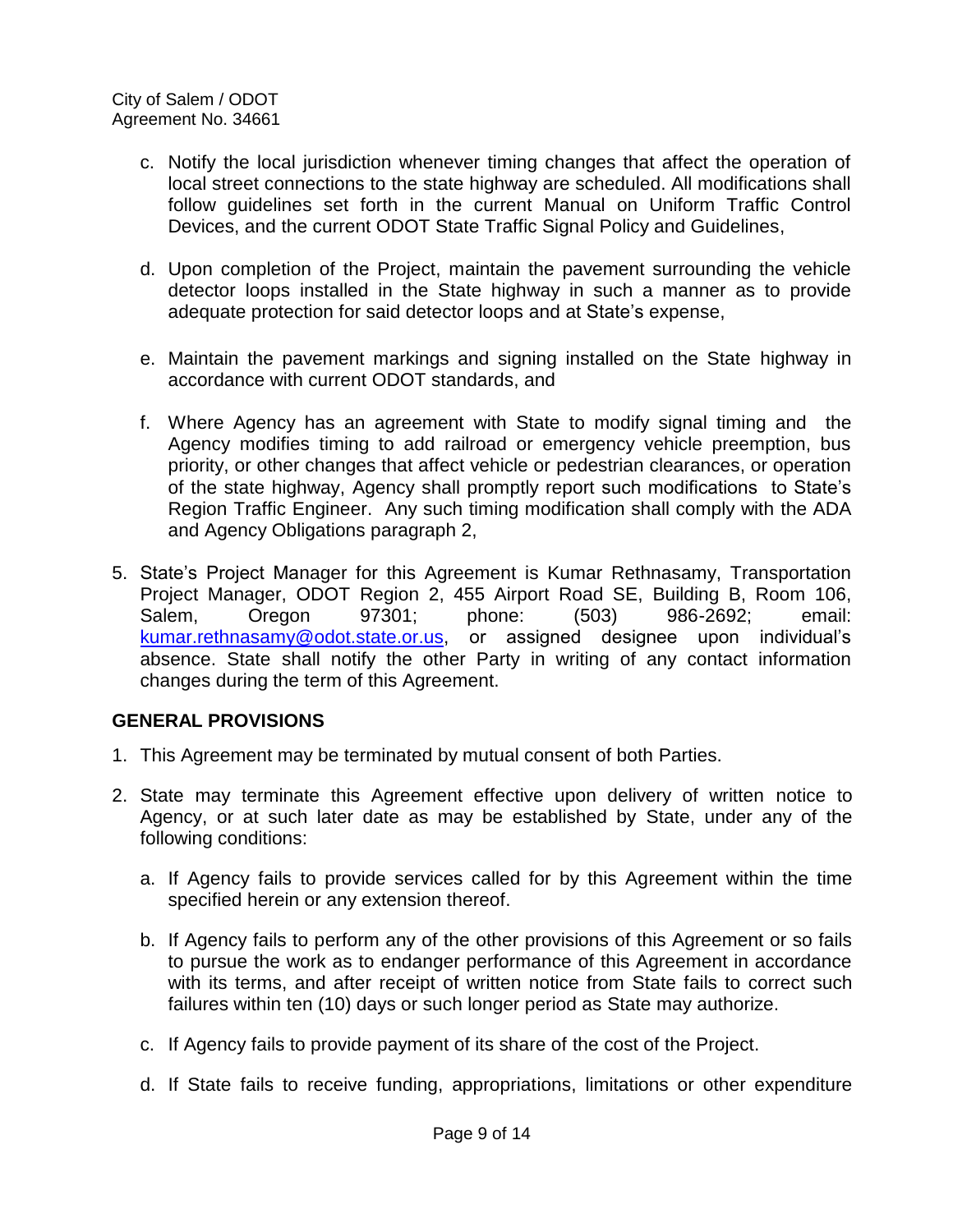authority sufficient to allow State, in the exercise of its reasonable administrative discretion, to continue to make payments for performance of this Agreement.

- e. If federal or state laws, regulations or guidelines are modified or interpreted in such a way that either the work under this Agreement is prohibited or if State is prohibited from paying for such work from the planned funding source.
- 3. If State terminates this Agreement for the reasons described in General Provisions 2(a) or (b) above, Agency must reimburse State for all state funds expended. If Agency fails to reimburse State, State may withhold Agency's proportional share of State Highway Fund distribution necessary to reimburse State for costs incurred by such Agency breach.
- 4. Any termination of this Agreement shall not prejudice any rights or obligations accrued to the Parties prior to termination.
- 5. If any third party makes any claim or brings any action, suit or proceeding alleging a tort as now or hereafter defined in ORS 30.260 ("Third Party Claim") against State or Agency with respect to which the other Party may have liability, the notified Party must promptly notify the other Party in writing of the Third Party Claim and deliver to the other Party a copy of the claim, process, and all legal pleadings with respect to the Third Party Claim. Each Party is entitled to participate in the defense of a Third Party Claim, and to defend a Third Party Claim with counsel of its own choosing. Receipt by a Party of the notice and copies required in this paragraph and meaningful opportunity for the Party to participate in the investigation, defense and settlement of the Third Party Claim with counsel of its own choosing are conditions precedent to that Party's liability with respect to the Third Party Claim.
- 6. With respect to a Third Party Claim for which State is jointly liable with Agency (or would be if joined in the Third Party Claim), State shall contribute to the amount of expenses (including attorneys' fees), judgments, fines and amounts paid in settlement actually and reasonably incurred and paid or payable by Agency in such proportion as is appropriate to reflect the relative fault of State on the one hand and of Agency on the other hand in connection with the events which resulted in such expenses, judgments, fines or settlement amounts, as well as any other relevant equitable considerations. The relative fault of State on the one hand and of Agency on the other hand shall be determined by reference to, among other things, the Parties' relative intent, knowledge, access to information and opportunity to correct or prevent the circumstances resulting in such expenses, judgments, fines or settlement amounts. State's contribution amount in any instance is capped to the same extent it would have been capped under Oregon law, including the Oregon Tort Claims Act, ORS 30.260 to 30.300, if State had sole liability in the proceeding.
- 7. With respect to a Third Party Claim for which Agency is jointly liable with State (or would be if joined in the Third Party Claim), Agency shall contribute to the amount of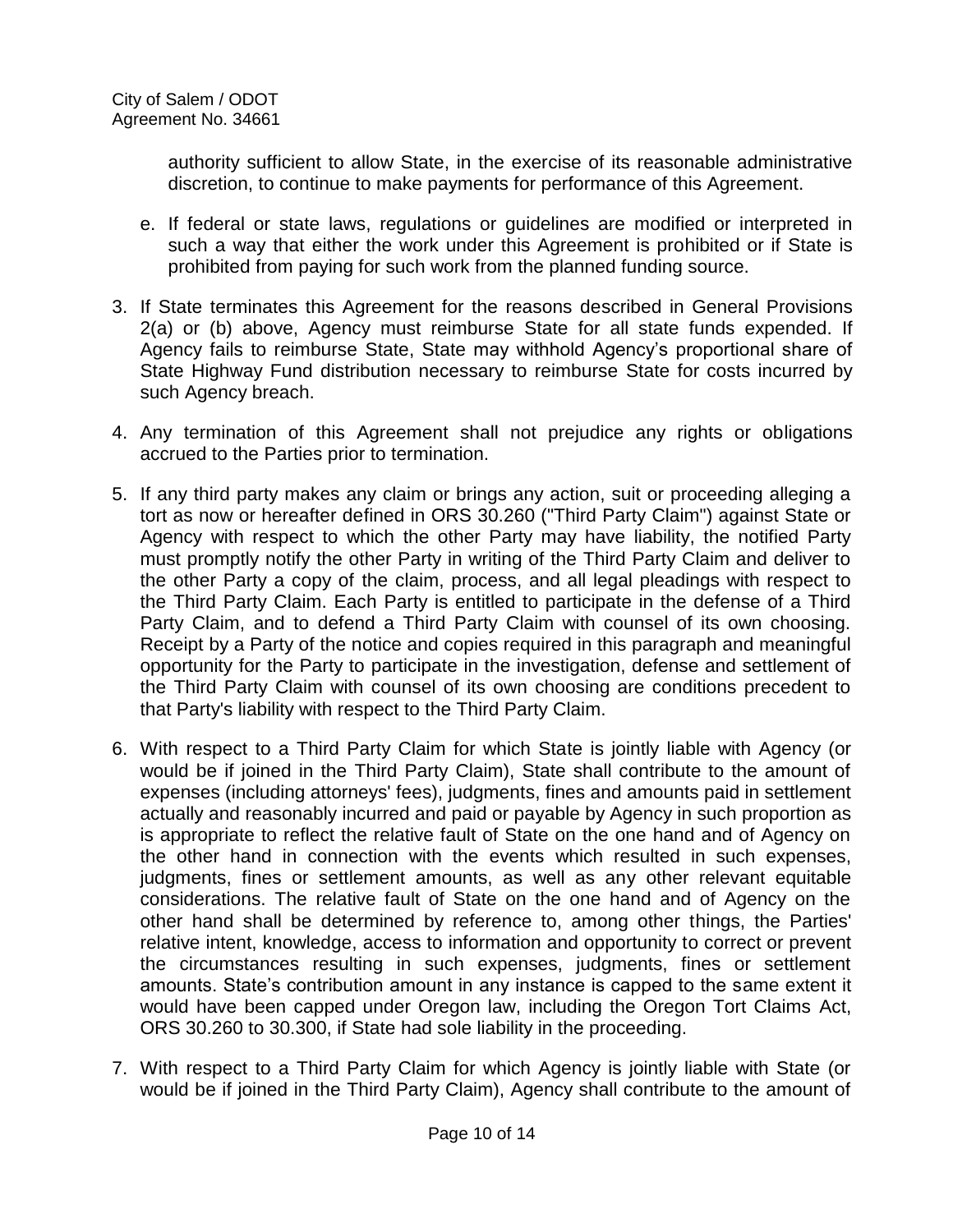expenses (including attorneys' fees), judgments, fines and amounts paid in settlement actually and reasonably incurred and paid or payable by State in such proportion as is appropriate to reflect the relative fault of Agency on the one hand and of State on the other hand in connection with the events which resulted in such expenses, judgments, fines or settlement amounts, as well as any other relevant equitable considerations. The relative fault of Agency on the one hand and of State on the other hand shall be determined by reference to, among other things, the Parties' relative intent, knowledge, access to information and opportunity to correct or prevent the circumstances resulting in such expenses, judgments, fines or settlement amounts. Agency's contribution amount in any instance is capped to the same extent it would have been capped under Oregon law, including the Oregon Tort Claims Act, ORS 30.260 to 30.300, if it had sole liability in the proceeding.

- 8. The Parties shall attempt in good faith to resolve any dispute arising out of this Agreement. In addition, the Parties may agree to utilize a jointly selected mediator or arbitrator (for non-binding arbitration) to resolve the dispute short of litigation.
- 9. State and Agency are the only Parties to this Agreement and, as such, are the only Parties entitled to enforce its terms. Nothing in this Agreement gives or shall be construed to give or provide any benefit, direct, indirect or otherwise to third persons unless such third persons are expressly identified by name and specifically described as intended to be beneficiaries of its terms.
- 10.This Agreement may be executed in several counterparts (facsimile or otherwise) all of which when taken together shall constitute one agreement binding on all Parties, notwithstanding that all Parties are not signatories to the same counterpart. Each copy of this Agreement so executed shall constitute an original.
- 11.This Agreement and attached exhibits constitute the entire agreement between the Parties on the subject matter hereof. There are no understandings, agreements, or representations, oral or written, not specified herein regarding this Agreement. No waiver, consent, modification or change of terms of this Agreement shall bind either party unless in writing and signed by both Parties and all necessary approvals have been obtained. Such waiver, consent, modification, or change, if made, shall be effective only in the specific instance and for the specific purpose given. The failure of either Party to enforce any provision of this Agreement shall not constitute a waiver by that Party of that or any other provision.

**THE PARTIES,** by execution of this Agreement, hereby acknowledge that their signing representatives have read this Agreement, understand it, and agree to be bound by its terms and conditions.

This Project is in the 2021-2024 Statewide Transportation Improvement Program (STIP), (Key 21569) that was adopted by the Oregon Transportation Commission on July 15, 2020 (or subsequently by amendment to the STIP).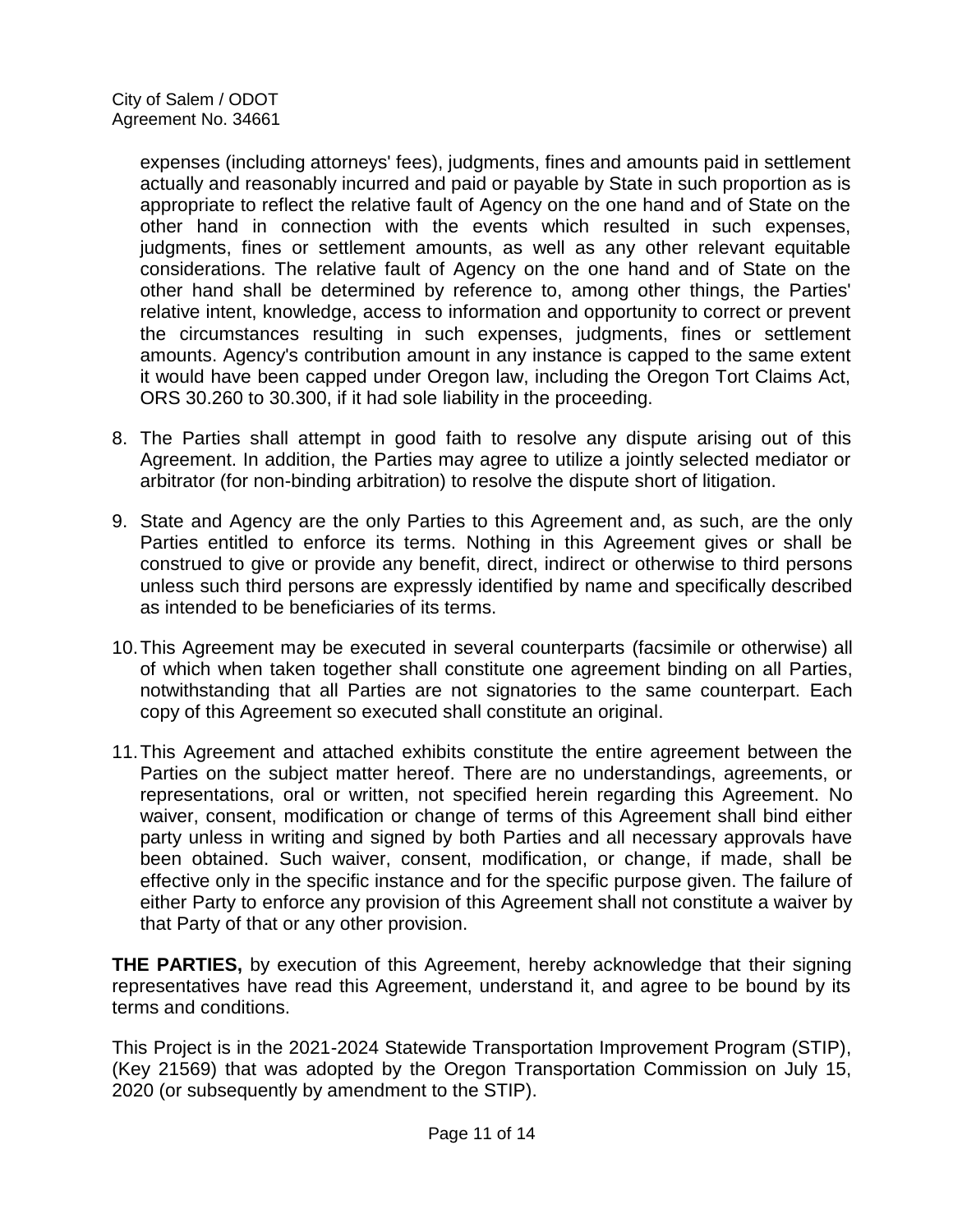*Electronic Signatures. The Parties agree that signatures showing on PDF documents, including but not limited to PDF copies of the Agreement and amendments, submitted or exchanged via email are "Electronic Signatures" under ORS Chapter 84 and bind the signing Party and are intended to be and can be relied upon by the Parties. State reserves the right at any time to require the submission of the hard copy originals of any documents.*

| CITY OF SALEM, by and through its<br>elected officials                                                                                                                                                                                       | <b>STATE OF OREGON, by and through</b><br>its Department of Transportation             |
|----------------------------------------------------------------------------------------------------------------------------------------------------------------------------------------------------------------------------------------------|----------------------------------------------------------------------------------------|
| <b>City Manager</b>                                                                                                                                                                                                                          | Deputy Delivery and Operations<br><b>Division Administrator</b>                        |
|                                                                                                                                                                                                                                              |                                                                                        |
| <b>LEGAL REVIEW APPROVAL (If required</b><br>in Agency's process)                                                                                                                                                                            | <b>APPROVAL RECOMMENDED</b>                                                            |
|                                                                                                                                                                                                                                              | By<br>Region 2 Manager                                                                 |
|                                                                                                                                                                                                                                              |                                                                                        |
| <b>Agency Contact:</b><br>Anne Pagano, Engineering Program Manager<br>City of Salem Public Works<br>555 Liberty Street SE, Room 325<br>Salem, OR 97302-3513<br>Phone: (503) 588-6211<br>Email: apagano@cityofsalem.net                       |                                                                                        |
| <u>State Contact:</u><br>Kumar Rethnasamy<br><b>Transportation Project Manager</b><br><b>ODOT Region 2</b><br>455 Airport Road SE, Bldg. B, Room 106<br>Salem, OR 97301<br>Phone: (503) 986-2692<br>Email: kumar.rethnasamy@odot.state.or.us | <b>APPROVED AS TO LEGAL</b><br><b>SUFFICIENCY</b><br><b>Assistant Attorney General</b> |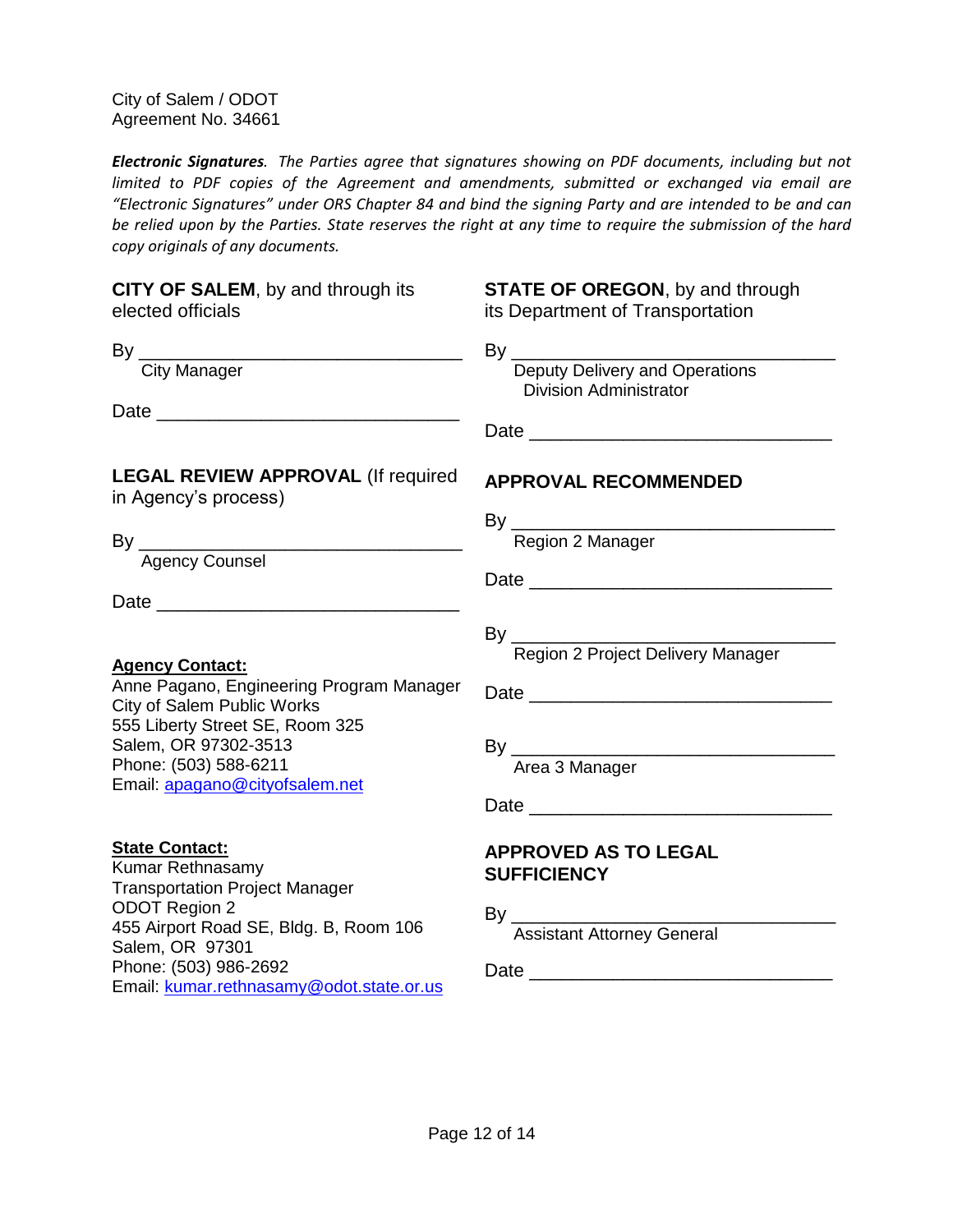**EXHIBIT A-1** Commercial Street: Madrona Avenue – Robins Lane (Salem)



C:\PROJECTS 2020-JAK\RICK\COMMERCIAL ST-MADRONA AVE TO ROBINS LN.dwg (LOCATION MAP tab)

Page 13 of 14